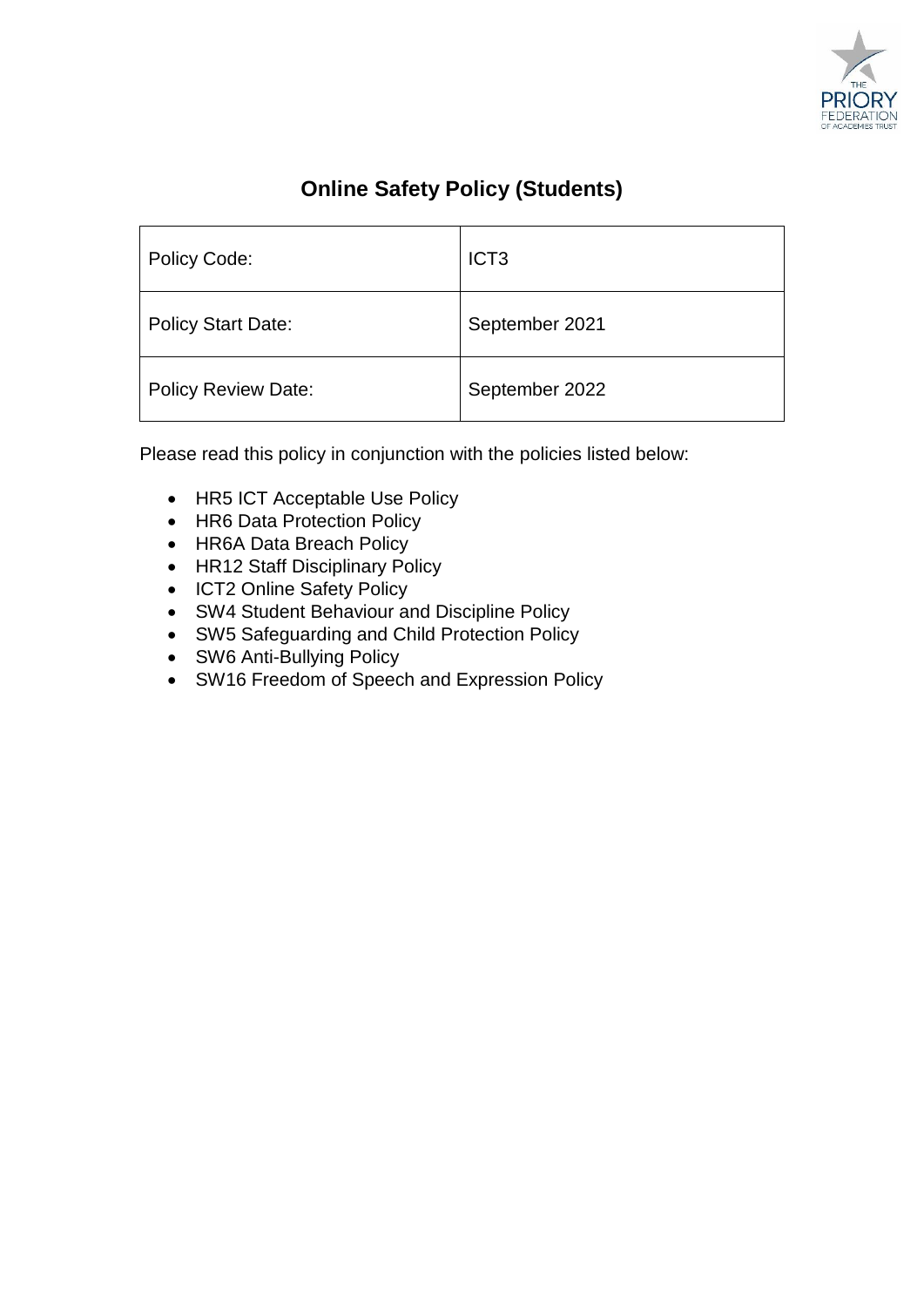

### **1 Policy Statement**

- 1.1 The Priory Federation of Academies Trust (The Trust) takes online safety seriously. This policy is an extension of HR5 ICT Acceptable Use Policy and is to provide a more detailed policy statement to ensure safe practice when working in the changing world of ICT.
- 1.2 The Education and Inspections Act 2006 empowers Headteachers to such extent as is reasonable, to regulate the behaviour of students when they are off the Academy site and empowers members of staff to impose disciplinary penalties for inappropriate behaviour. This is pertinent to incidents of cyber bullying, or other online safety incidents covered by this policy, which may take place outside of the Academy, but are linked to membership of the Academy or Trust and/or may bring the reputation of the Academy or Trust into disrepute.
- 1.2 References to the Trust or Academy within this policy specifically include all primary, secondary and special academies within the Trust, as well as the Early Years setting at the Priory Witham Academy, Priory Training and Lincolnshire SCITT.
- 1.3 This policy does not form part of any member of staff's contract of employment and it may be amended at any time.
- 1.4 The Trust is committed to leading a mentally healthy organisation, which includes a commitment to and promotion of emotional wellbeing and mental health. Therefore, all Trust policies and procedures ensure this commitment is incorporated in order to support all staff and students. Members of staff are encouraged to speak to their line managers, and students are encouraged to speak to any member of staff, if they feel any part of this policy would affect their emotional wellbeing and mental health. Any such comments should be passed to the Trust's HR department (via [FederationHR@prioryacademies.co.uk\)](mailto:FederationHR@prioryacademies.co.uk) for appropriate consideration at the next available point in the policy review cycle.

# **2 Roles, Responsibilities and Implementation**

- 2.1 The Pay, Performance and HR Committee has overall responsibility for the effective operation of this policy and for ensuring compliance with the relevant statutory framework. This committee delegates day-to-day responsibility for operating the policy and ensuring its maintenance and review to the Strategic IT Coordinator.
- 2.2 Leaders and Managers have a specific responsibility to ensure the fair application of this policy and all employees are responsible for supporting colleagues and ensuring its success.
- 2.3 This Policy applies to all children, young people and vulnerable adults whose care and education comes within the remit of The Trust. This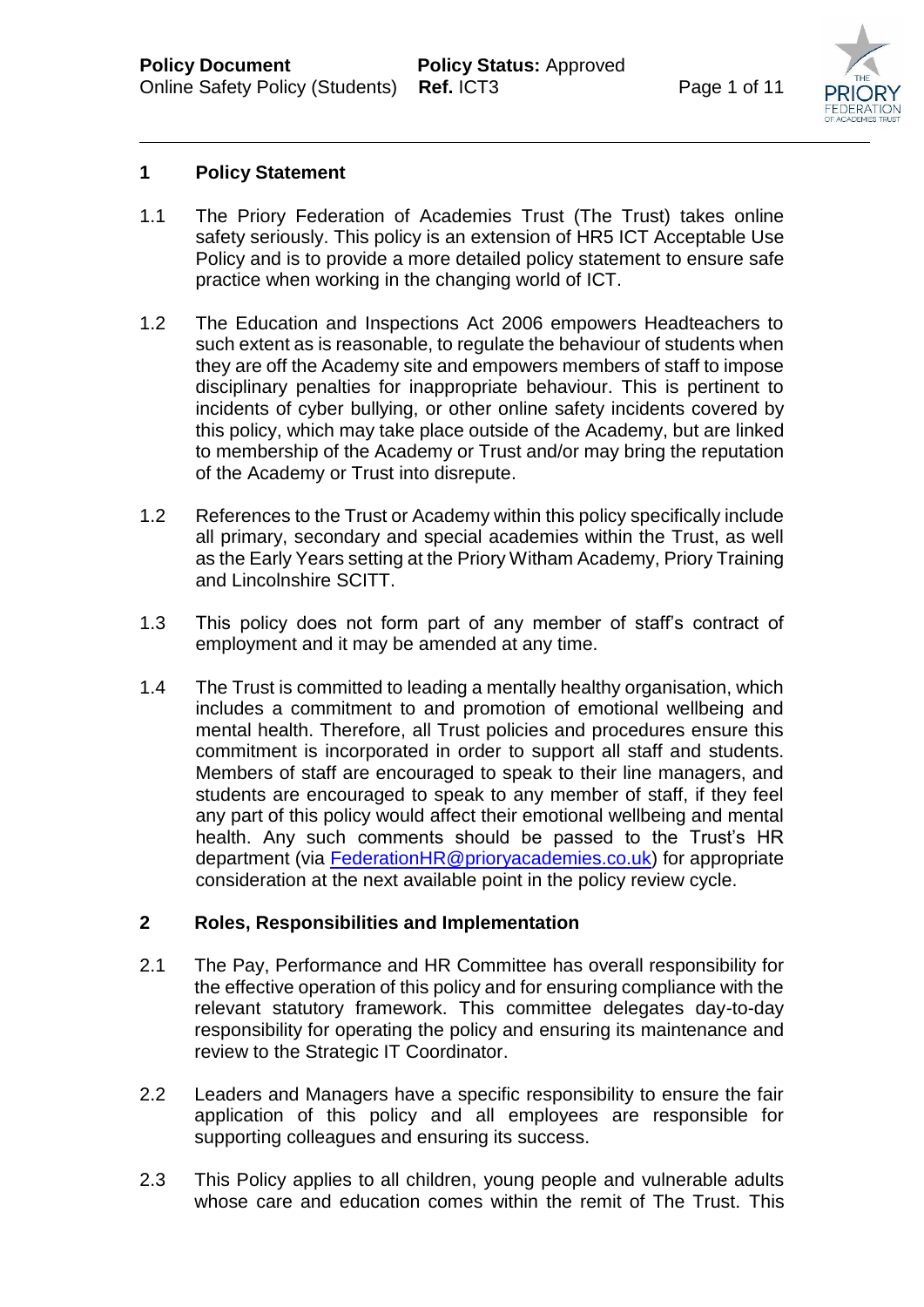

policy should be read alongside ICT2 Online Safety Policy which applies to all members of The Trust community.

- 2.4 The Headteacher has a duty of care for ensuring the safety (including Online safety) of members of the Academy community, although the dayto-day responsibility for Online safety will be delegated to a nominated member of staff (as per Section 4 of ICT2 Online Safety Policy).
- 2.5 The implementation of this Online Safety Policy will be monitored by a designated member of staff within each Academy. This may be, but is not restricted to, the Designated Safeguarding Lead (DSL) or a member of the Senior Leadership Team (SLT). Each Academy may, if they wish, appoint a designated Online Safety Coordinator who will then take responsibility for the implementation of this policy.

#### **3 Aims**

- 3.1 This policy sets out how The Trust is carrying out its statutory responsibility to safeguard and promote the welfare of children in accordance with *Working Together to Safeguard Children 2018*, *Keeping Children Safe in Education 2020*, the *Prevent Duty Guidance 2015* and the *Counter-Terrorism and Security Act 2015*. The Trust will also follow the guidance contained in *Meeting the Needs of Children in Lincolnshire 2018*.
- 3.2 To protect and safeguard the welfare of the children and young people entrusted to the Trust's care by establishing safe environments in which they can learn and develop.
- 3.3 To ensure that all Trust members are empowered to use technology in a safe and responsible way.

#### **4 Students**

4.1 Students are responsible for using the Trust's digital technology systems in accordance with the Trust's HR5 ICT Acceptable Use Policy and this Online Safety Policy. This information is signposted to students at the beginning of each academic year by the pastoral teams.

# **5 Education about Online Safety**

5.1 Aims of the curriculum

Online safety is a focus in all areas of the curriculum and the aim of the educational programme is to develop in students:

- A good understanding of research skills and the need to avoid plagiarism and uphold copyright regulations.
- An understanding of the importance of reporting abuse, misuse or access to inappropriate materials. They should know how to report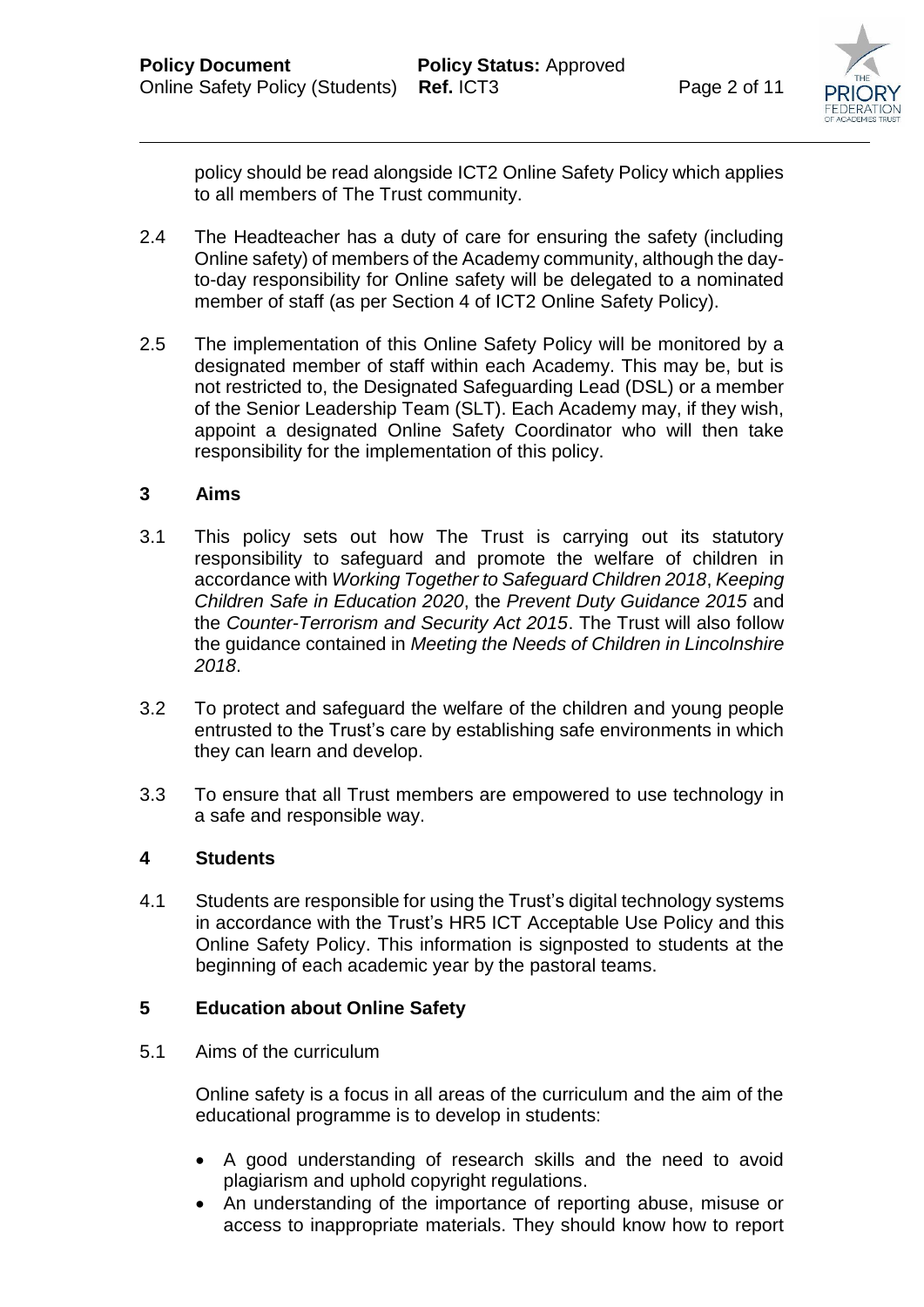

such instances and recognise their responsibility to do so if necessary.

- A knowledge and understanding of this policy so that they ensure their adherence to it.
- An understanding of the importance of adopting good online safety practice when using digital technologies out of the Academy and recognition that the Trust's Online Safety Policy covers their actions out of the Academy, if related to their membership of the Academy or Trust.

# 5.2 Key focus

The breadth of issues classified within online safety is considerable, thus the topics covered within the curriculum will change over time to reflect the changing use of technology. However, each Academy's curriculum will be built around three identified areas of risk:

- Content being exposed to illegal, inappropriate or harmful material.
- Contact being subjected to harmful online interaction with other users.
- Conduct personal online behaviour that increases the likelihood of, or causes, harm.

The Online safety curriculum will include, but is not restricted to, the following topics: Child Exploitation; Radicalisation and Extremism; Sexual Predation; Cyber bullying, including homophobic, biphobic and transphobic bullying; Peer-on-Peer Abuse.

#### 5.3 General

- A planned online safety curriculum is provided as part of Computing and Personal Development lessons. This is reviewed annually (or sooner if an issue occurs which requires attention).
- Key online safety messages are reinforced as part of a planned programme of assemblies and tutorial/pastoral activities.
- Key messages on self-esteem and positive relationships are reinforced through the Personal Development curriculum in order to build students' resilience.
- The HR5 ICT Acceptable Use Policy is signposted to students and they are encouraged to adopt safe and responsible use both within and outside the Academy.
- Staff act as good role models in their use of digital technologies, the internet and mobile devices.
- As part of the planned online safety curriculum time is spent encouraging students to be discerning with the websites they access and to question the validity of the material.
- Whilst internet access is filtered for all users, students will not be subject to 'over blocking' and instead will be taught to be critically aware of the materials/content they access online and be guided to validate the accuracy of information.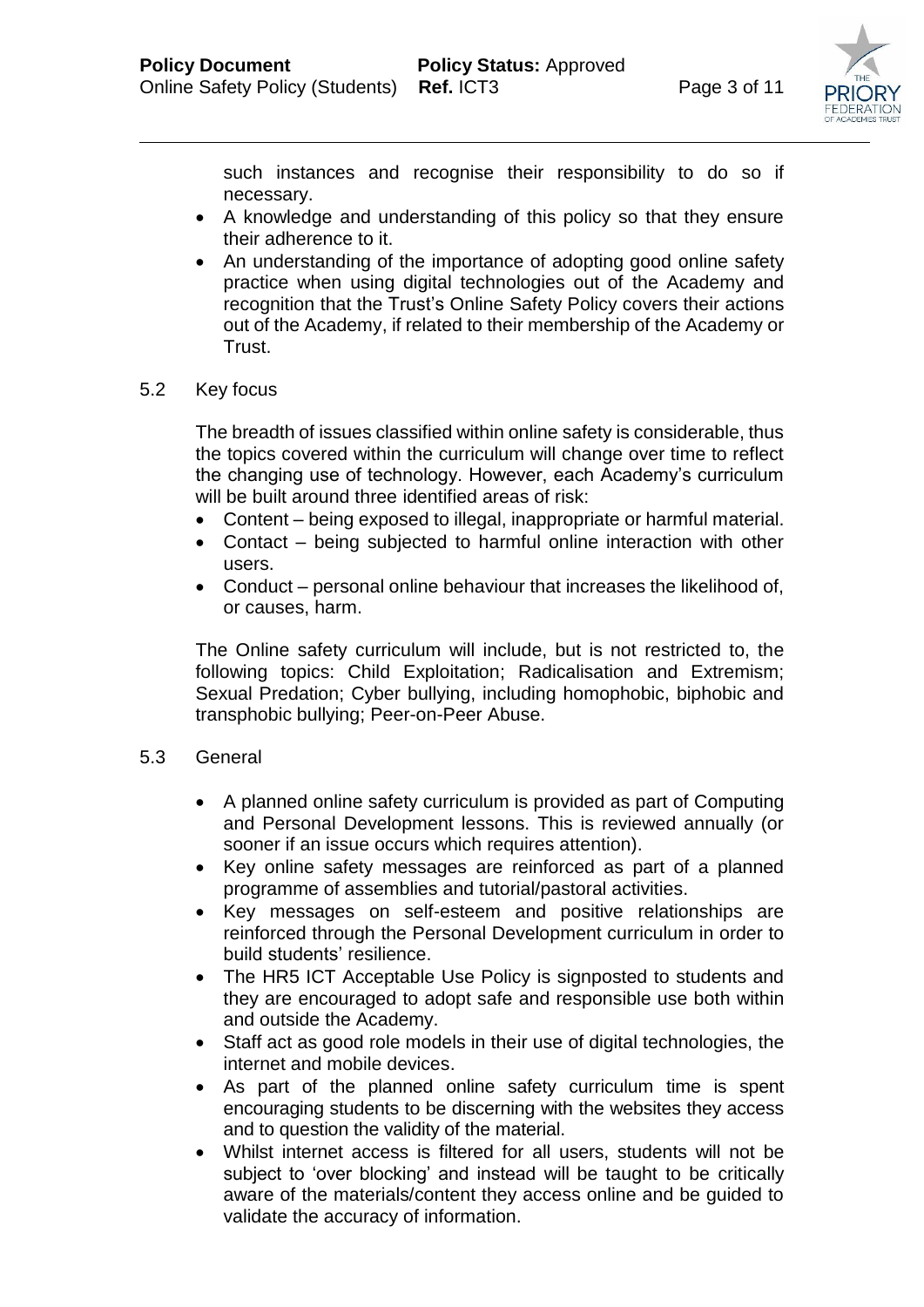

• The purpose of the online safety curriculum is to empower young people to be safe and responsible users of technology.

#### **6 User access**

- 6.1 All users have clearly defined access rights to Academy technical systems and devices.
- 6.2 All users (in some primary contexts, a shared log-in is used initially) will be provided with a username and secure password. Users are responsible for the security of their username and password.
- 6.3 Internet access is filtered for all users. Illegal content (e.g. child sexual abuse images) is filtered by the broadband or filtering provider. The Trust will also establish appropriate levels of filtering to ensure students are safe from terrorist and extremist material. Content lists are regularly updated and internet use is logged and regularly monitored.
- 6.4 The Trust uses an intelligent system to monitor internet usage which responds to patterns of behaviour and intelligently scans pages for inappropriate content.
- 6.5 Staff and students can request for filters to be taken off specific sites, where technical staff will assess suitability and escalate to senior staff if needed.
- 6.6 The Trust has enhanced/differentiated user-level filtering with different restrictions for user groups, e.g. staff, students, etc.
- 6.7 Trust technical staff regularly monitor and record the activity of users on the Trust's technical systems and users are made aware of this in HR5 ICT Acceptable Use Policy.

Internet reporting databases are maintained at each academy site so that a history can be built up for investigations into individuals if required.

- 6.8 Monitoring systems are in place to protect the servers, firewalls, routers, wireless systems, work stations, mobile devices, etc. from accidental or malicious attempts which might threaten the security of the Trust's systems and data. These are tested regularly. The Trust's infrastructure and individual workstations are protected by up-to-date anti-virus software.
- 6.9 An agreed procedure is in place for the provision of temporary access of "guests" (e.g. trainee teachers, supply teachers, visitors) onto the school systems.
- 6.10 Staff and students are restricted from downloading executable files and installing programmes on school devices.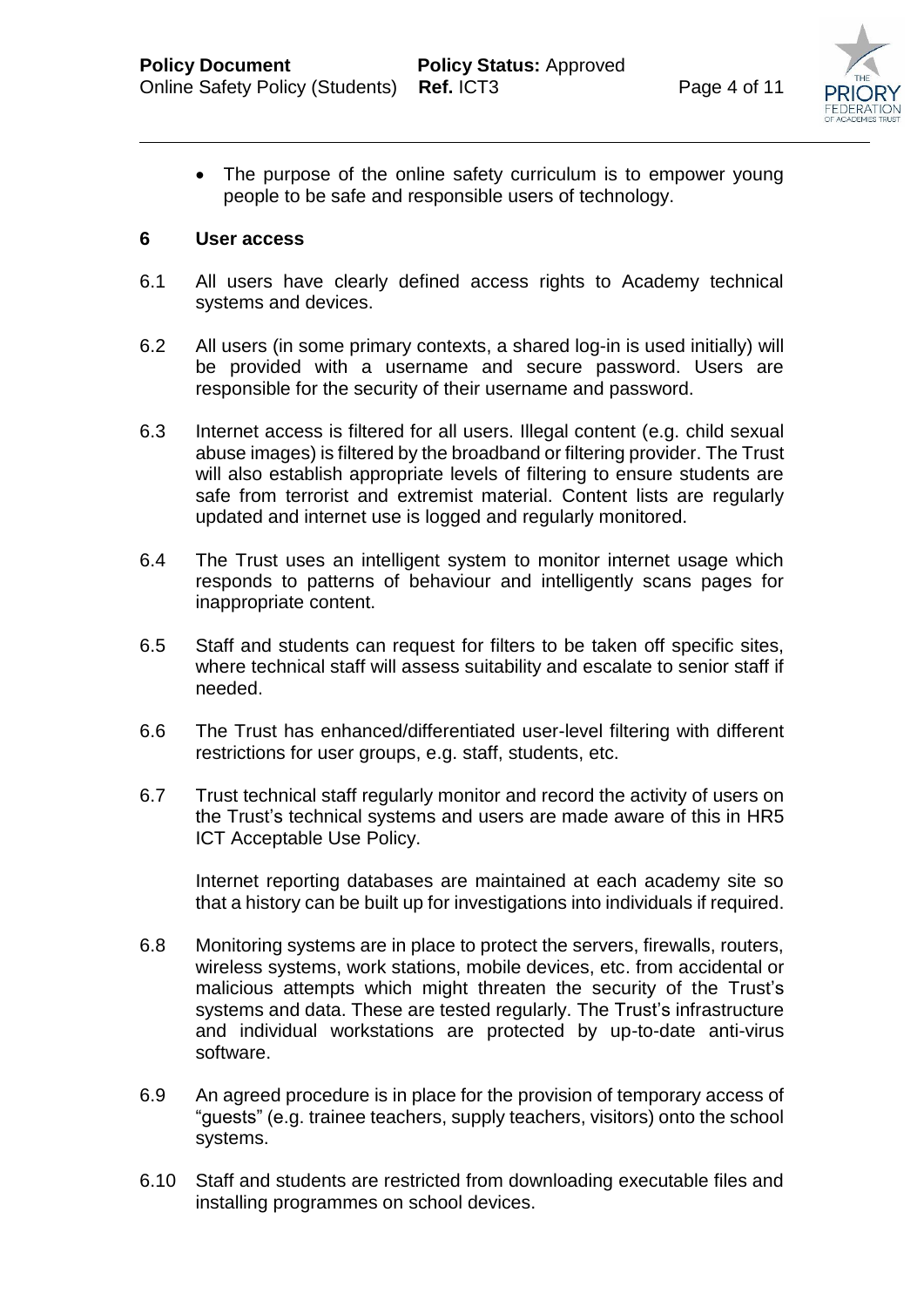

# **7 Bring Your Own Device (BYOD)**

- 7.1 Staff and students are allowed to bring their own devices into certain lessons and areas of the Trust.
	- Users are encouraged to use the secure virtualisation systems for application access.
	- Filtered wireless internet is available to users in the Trust.
	- The Academies have a set of clear expectations and responsibilities for all users.
	- The Trust adheres to the Data Protection Act (2018) principles.
	- All network systems are secure and access for users is differentiated.
	- All users will use their username and password and keep this safe.
	- Regular audits and monitoring of usage will take place to ensure compliance.
	- If students wish to use internet services on their own device the Trustprovided wifi services are recommended as these are monitored and managed; however, if an individual chooses to use their own mobile data (e.g. 3G/4G) on the Academy site then they should ensure they comply with the Acceptable Use Policy at all times.
	- Students must not store personal data or sensitive personal data relating to the Trust on their own personal devices.
	- Whilst on any Trust site students must not record events (audio/video) or take photographs on any personal device (including mobile phones), unless given permission by a member of staff.
- 7.2 Digital Devices
	- Students are permitted to bring their own digital devices onto site, providing they meet Academy expectations with regard to the use of such devices.
	- Students must ensure at all times that any use of their digital devices on the Academy site is in line with this policy and HR5 ICT Acceptable Use Policy. This applies to students using their devices on the Academy site even if their device is not connected to the Trust network and they are using their own personal data (e.g. 3G/4G).

# **8 Use of digital and video images**

- 8.1 When using digital images, students will be informed and educated about the risks associated with the taking, use, sharing, publication and distribution of images, in particular the risks attached to publishing their own images on the internet, e.g. on social networking sites.
- 8.2 Students must seek permission from the relevant Academy if they wish to take videos and digital images of other students at Academy events for their own personal use (as such use is not covered by the Data Protection Act 2018). To respect everyone's privacy and in some cases protection, these images should not be published/made publicly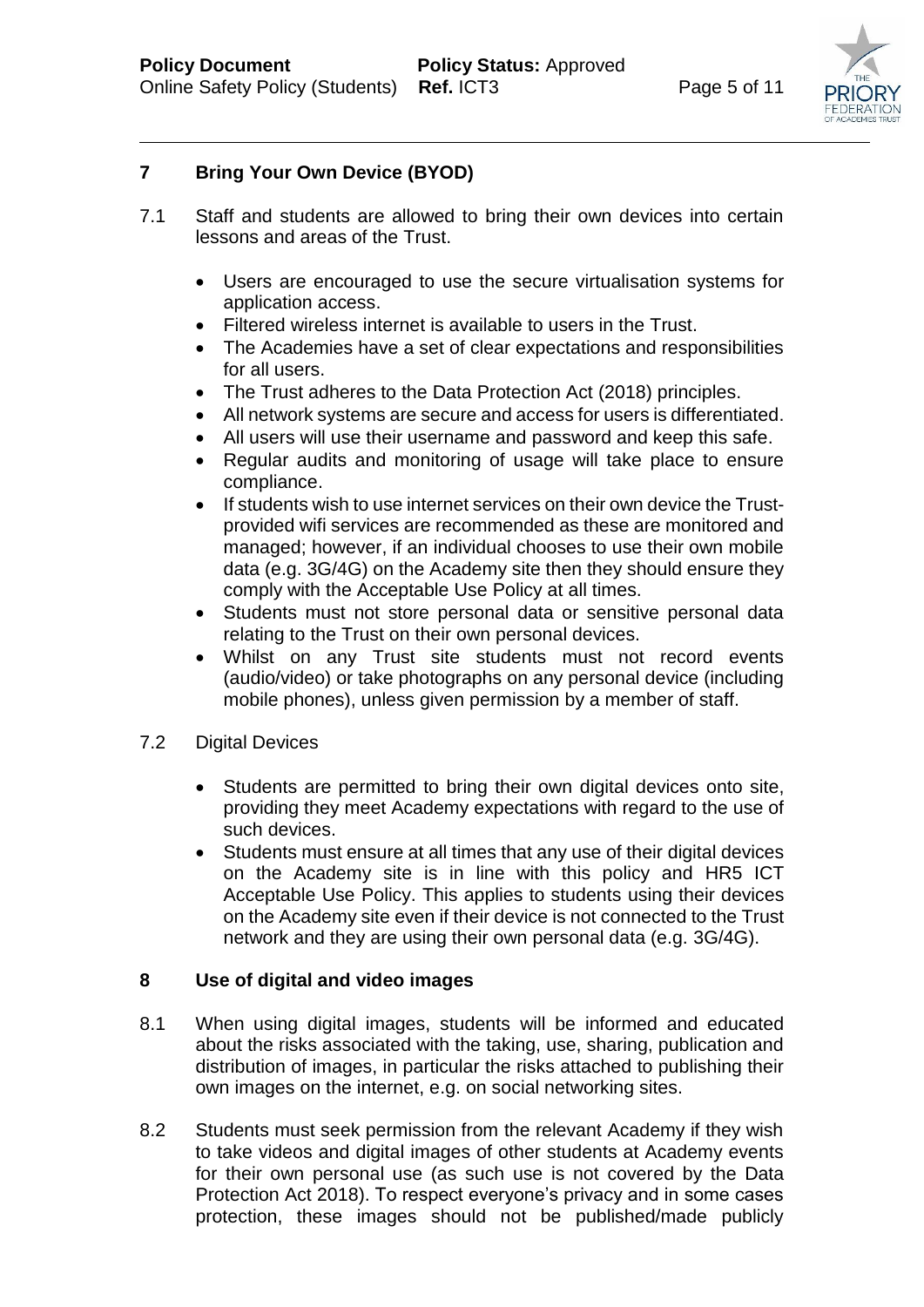

available on social networking sites unless they have the explicit consent of the individuals in the video or image.

- 8.3 Care should be taken when taking digital/video images that students are appropriately dressed and are not participating in activities which might bring the individuals or the Academy into disrepute.
- 8.4 Students must not take, use, share, publish or distribute images of others without their permission.
- 8.5 Photographs published on the website or elsewhere that include students will be selected carefully to protect the identity of the student and to ensure the school's commitment to safeguarding children and young people is upheld.
- 8.6 A student's full name will not be associated with a photograph. Only in exceptional circumstances, e.g. the success of a known Head Girl/Boy, will this be considered and permission will always be gained from the student's parents/carers before it is published.
- 8.7 Permission from parents/carers to use students' pictures and videos in school work and promotion is taken when students join the school.

#### **9 Unsuitable/inappropriate activities**

- 9.1 Students should not engage in unsuitable or inappropriate activities in school or outside school when using Academy equipment or systems as they risk both the student's safety and the reputation of the Trust and its academies. Unsuitable or inappropriate activities, in addition to unlawful behaviour, include accessing pornography, promoting discrimination, threatening behaviour, racist material and any other actions which breach the principles of this Online Safety Policy.
- 9.2 The Academy will, where known, inform parents/carers of incidents of inappropriate online safety behaviour that take place out of the Academy.
- 9.3 Cyber-bullying

Where bullying is found to have taken place by any means, whether onsite or off-site, including cyber-bullying, robust action will be taken to protect the well-being of students and staff (please refer to SW6 Anti-Bullying Policy).

#### **Advice given to students**

Guidance and advice will be provided to students through each academy's Personal Development (PD) programme. The text below forms the basis of how this advice is communicated directly to young people.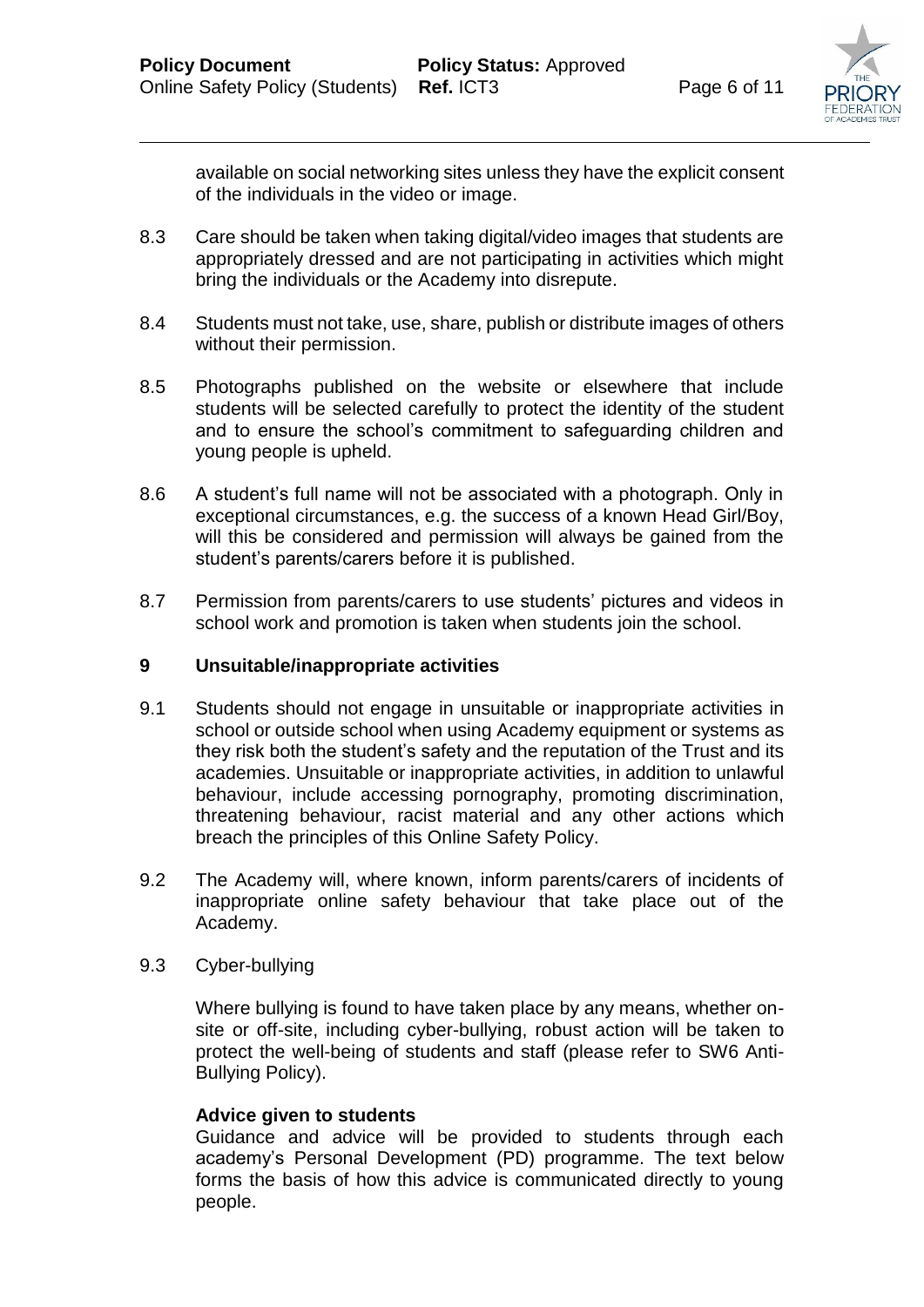

*In all our communications, whether written, spoken, texted, emailed or published on websites, we must treat other people with respect. Even if we disagree with another person, fall out with them, or become angry with them, we should state our case clearly and respectfully. Others should always be treated with tolerance and respect.* 

- *If you feel you are being bullied by email, text or online, do talk to someone you trust, if possible an adult*
- *Never send any bullying or threatening messages. Anything you write and send could be read by an adult. Stop and think before you send.*
- *Bullying should be reported to a member of staff or trusted adult; in some cases the Academy will inform the police - for example, threats of a sexual nature.*
- *Keep and save any bullying emails, text messages or images.*
- *If you can, make a note of the time and date bullying messages or images were sent, and note any details about the sender.*
- *Don't reply to bullying or threatening text messages or emails - this could make matters worse. It also lets the offenders know that they have found a 'live' phone number or email address. They may get bored quite quickly if you ignore them.*
- *Don't forward abusive texts or emails or images to anyone. You could be breaking the law just by forwarding them. Do not reply to the sender.*
- *Don't ever give out passwords to any of your accounts.*
- *Remember that sending abusive or threatening messages is against the law.*
- 9.4 Sexting

'Sexting' is the exchange of sexually explicit images, through mobile picture messages or webcams over the internet. These images are often, but not always, self-generated.

Under British law it is illegal and a serious criminal offence to take, hold or share "indecent" photos of anyone aged under 18, even if the image has been produced and/or sent with the consent of the individual in the image. As such, the Trust will not condone any behaviour of this kind.

As part of the curriculum students will be educated and informed about the risks associated with such behaviour. There will also be a focus on improving self-esteem and promoting positive relationships. Sexting is one way in which peer on peer abuse can be manifested and so it is essential that students understand and actively work towards promoting respectful and positive relationships. For further information, see SW5 Safeguarding and Child Protection Policy.

9.5 Examples of Inappropriate User Actions

The Trust believes that the activities referred to in the following section would be inappropriate in an Academy context and that students should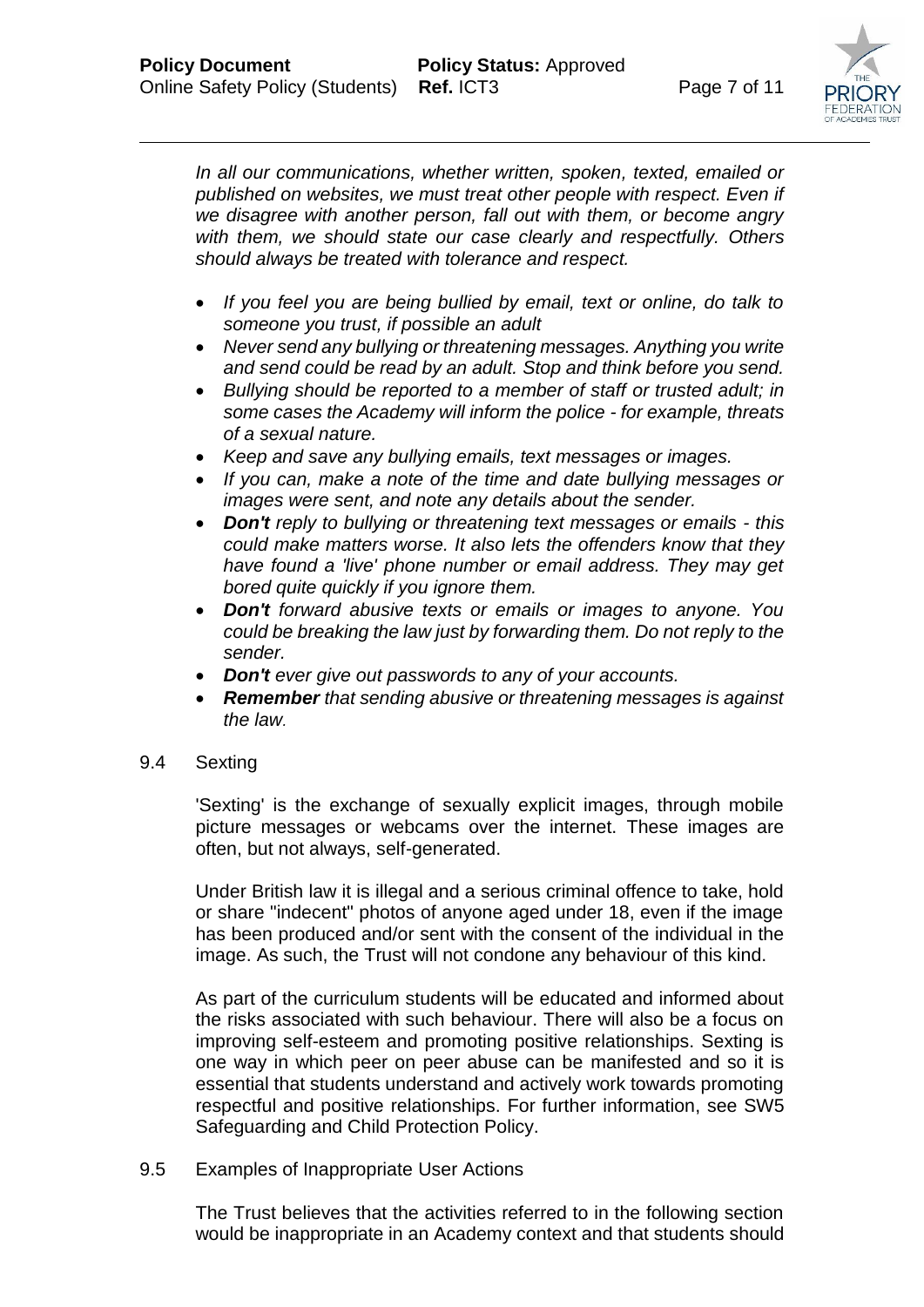

| not engage in these activities in or outside of the Academy when using<br>Academy equipment or systems. Some examples of restricted usage are<br>as follows:                                        |                                                                                                                                                                                                                     |                               |                                                 |              |                               |
|-----------------------------------------------------------------------------------------------------------------------------------------------------------------------------------------------------|---------------------------------------------------------------------------------------------------------------------------------------------------------------------------------------------------------------------|-------------------------------|-------------------------------------------------|--------------|-------------------------------|
|                                                                                                                                                                                                     |                                                                                                                                                                                                                     | Acceptable at certain<br>imes | $\overline{c}$<br>nominated users<br>Acceptable | Unacceptable | and<br>Unacceptable<br>llegal |
| Users shall not visit Internet sites,<br>make, post, download, upload, data<br>transfer, communicate or pass on,<br>remarks,<br>material,<br>proposals<br>or<br>comments that contain or relate to: | Child sexual abuse images - The making,<br>production or distribution of indecent<br>images of children. Contrary to The<br><b>Protection of Children Act 1978</b>                                                  |                               |                                                 |              | X                             |
|                                                                                                                                                                                                     | Grooming, incitement, arrangement or<br>facilitation of sexual acts against<br>children. Contrary to the Sexual<br>Offences Act 2003.                                                                               |                               |                                                 |              | Χ                             |
|                                                                                                                                                                                                     | Possession of an extreme pornographic<br>image (grossly offensive, disgusting or<br>otherwise of an obscene character).<br>Contrary to the Criminal Justice and<br><b>Immigration Act 2008</b>                      |                               |                                                 |              | Χ                             |
|                                                                                                                                                                                                     | Criminally racist material in UK - to stir<br>up religious hatred (or hatred on the<br>grounds of sexual orientation) - contrary<br>to the Public Order Act 1986                                                    |                               |                                                 |              | X                             |
|                                                                                                                                                                                                     | Articles, images, speeches or videos<br>promote terrorism;<br>that<br>content<br>encouraging people to commit acts of<br>terrorism; websites made by terrorist<br>organisations; videos<br>of terrorist<br>attacks. |                               |                                                 |              | X                             |
|                                                                                                                                                                                                     | Sending or delivering letters or other<br>articles for the purpose of causing<br>distress or anxiety (this includes<br>electronic communication). Contrary to<br>the Malicious Communications Act 1988.             |                               |                                                 |              | X                             |
|                                                                                                                                                                                                     | Pornography                                                                                                                                                                                                         |                               |                                                 | Χ            |                               |
|                                                                                                                                                                                                     | Promotion of any kind of discrimination                                                                                                                                                                             |                               |                                                 | X            |                               |
|                                                                                                                                                                                                     | Threatening<br>behaviour.<br><i>including</i><br>promotion of physical violence or<br>mental harm                                                                                                                   |                               |                                                 | X            |                               |
|                                                                                                                                                                                                     | Any other information which may be<br>offensive to colleagues or breaches the<br>integrity of the ethos of the Academy or<br>brings the Academy into disrepute                                                      |                               |                                                 | X            |                               |
| Using school systems to run a private business                                                                                                                                                      |                                                                                                                                                                                                                     |                               |                                                 | X            |                               |
| Using systems, applications, websites or other mechanisms that bypass the filtering or<br>other safequards employed by the Academy                                                                  |                                                                                                                                                                                                                     |                               |                                                 | X            |                               |
| Infringing copyright                                                                                                                                                                                |                                                                                                                                                                                                                     |                               |                                                 | X            |                               |
| Revealing or publicising confidential or proprietary information (e.g. financial / personal<br>information, databases, computer / network access codes and passwords)                               |                                                                                                                                                                                                                     |                               |                                                 | X            |                               |
| Creating or propagating computer viruses or other harmful files                                                                                                                                     |                                                                                                                                                                                                                     |                               |                                                 | X            |                               |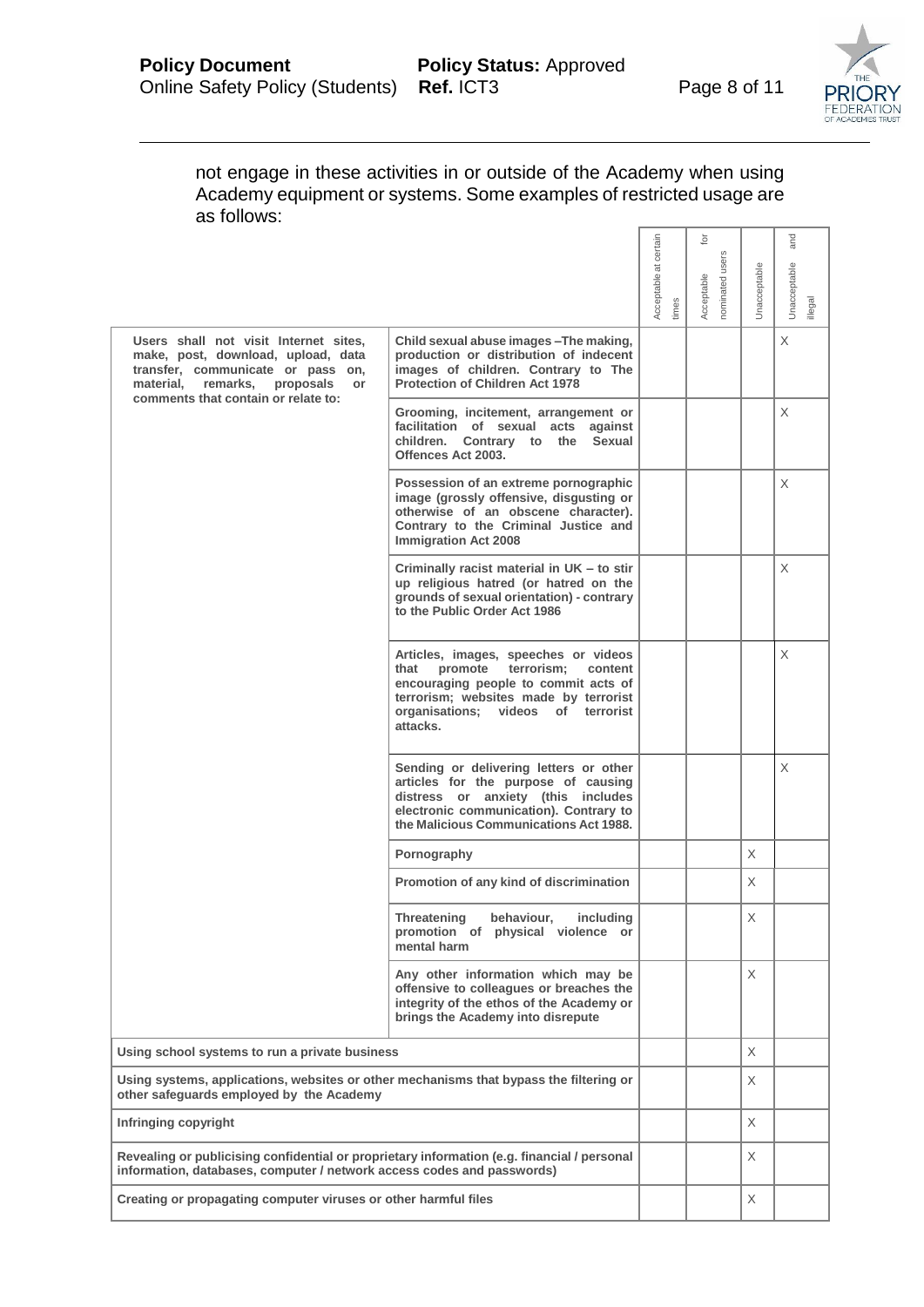

| Unfair usage (downloading / uploading large files that hinders others in their use of the<br>internet) |   |   | Χ |  |
|--------------------------------------------------------------------------------------------------------|---|---|---|--|
| <b>File sharing</b>                                                                                    | ⋏ |   |   |  |
| Use of social media                                                                                    | X |   |   |  |
| Use of messaging apps                                                                                  |   | X |   |  |
| Use of video broadcasting e.g. Youtube                                                                 | ⋏ |   |   |  |

# **10 Reporting incidents of misuse**

- 10.1 The Trust has a duty of care to all students and staff to ensure they are safe to work, learn and develop unimpeded by fear. Students are encouraged to report any incidents of misuse to a member of staff or trusted adult immediately. Any reported incidents will be taken seriously.
- 10.2 If a student has concerns or suspicions that a member of staff may be involved in an incident of misuse, which would normally include communicating or making a connection with a student via social media, they should report this to the DSL immediately.
- 10.3 Incidents involving students
	- If there is any suspicion that any student has been involved in inappropriate or unsuitable activity the DSL or a Designated Safeguarding Officer (DSO) at the relevant Academy is to be contacted immediately.
	- The contact details for the DSL and DSOs of each Academy will be posted appropriately throughout the Academy and all staff are to be made aware of the DSL and DSOs at staff briefings on a regular basis and as part of staff induction. Students should also be made aware of who the Academy DSL and DSO are. In the event that a DSL or DSO is not immediately available, a member of the Senior Leadership Team is to be alerted at once (in line with the Trust's safeguarding procedures).
	- The DSL/DSO/Senior Leader will notify the Headteacher and an appropriate member of staff will be identified to investigate any reports and to determine what, if anything, has occurred. If appropriate, the Director of Student Welfare (DSW) will also be informed. The DSW is available outside Academy hours on 4355 (internally) or 01522 871355. The DSW or DSL will notify the police if necessary.
	- If appropriate the DSW or the HR Director will notify the Local Authority Designated Officer (LADO).
	- If a student has a suspicion that any Academy user may be accessing a website which contains child abuse images, or if there is any other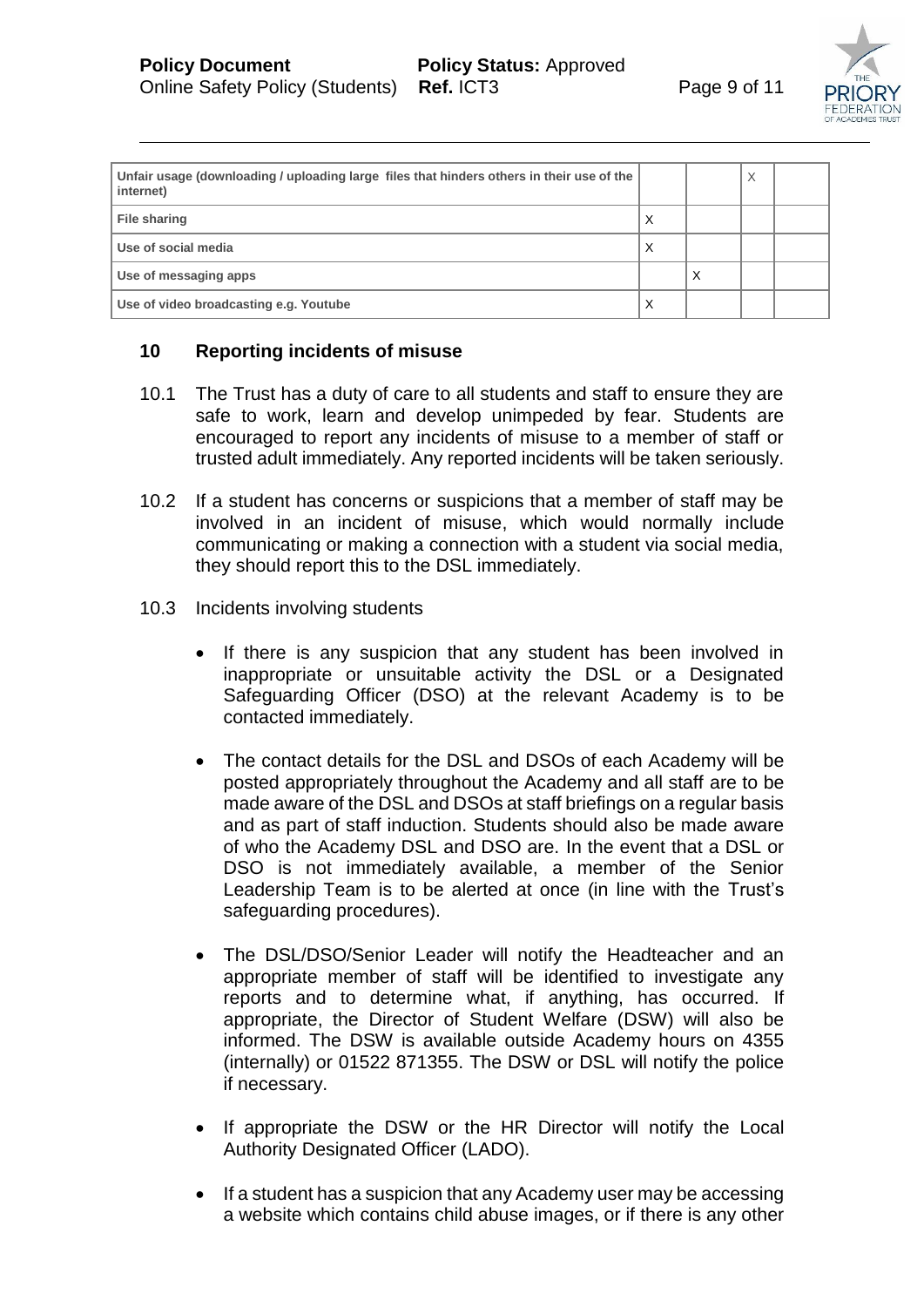

suspected illegal activity, they must inform a member of staff (or trusted adult) immediately.

• Incidents of misuse involving students will be dealt with in accordance with SW4 Student Behaviour and Discipline Policy.

# **11 Development, Monitoring and Review**

- 11.1 This policy will be reviewed annually, or more regularly in the light of any significant new developments in the use of the technologies, new threats to online safety or incidents that have taken place.
- 11.2 The Academies will monitor the impact of the policy using: logs of reported incidents through the pastoral systems; monitoring logs of internet activity (including sites visited); internal monitoring data for network activity; surveys/questionnaires of students, parents/carers and staff.

# **12 Policy change**

12.1 This policy may only be amended or withdrawn by the Priory Federation of Academies Trust.